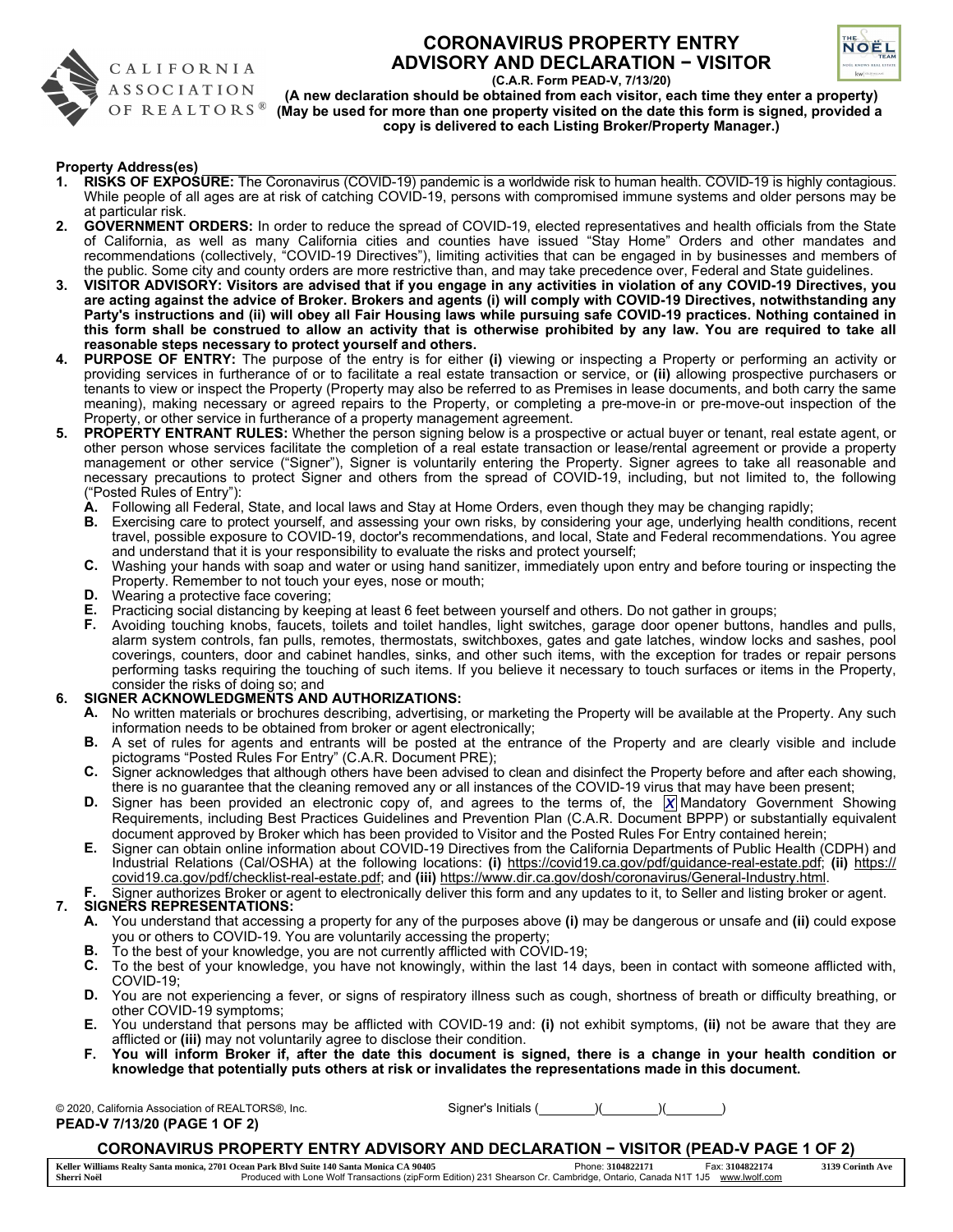- 8. ACCOMPANYING MINORS: Adult Signers acknowledge and agree that all Property entrant rules, Signer acknowledgments and Signer representations apply equally to any accompanying minors as they do to Signer. Signer is responsible for their care, safety, and conduct in the Property. Any accompanying minors shall be identified in paragraph 9. 9. EXCEPTIONS TO REPRESENTATIONS AND ADDITIONAL TERMS:
- 10. AGREEMENT, DECLARATION AND ASSUMPTION OF RISK: By signing below, you are declaring the foregoing is true, that you

agree to take all recommended and reasonable actions to protect yourself and others from exposure to COVID-19, and that you ASSUME THE RISK, of entering the Property. You understand and agree that no one, including but not limited to real estate brokers and agents, can guarantee that you will not be exposed to or contract COVID-19.

By signing below, you, the Signer, the person entering the Property, acknowledge that you have read, understand, voluntarily agree to the foregoing and will adhere to the Posted Rules For Entry, and have received a copy of this Coronavirus Property Entry Advisory and Declaration − Visitor.

|                                                                                                                |                      | Date |
|----------------------------------------------------------------------------------------------------------------|----------------------|------|
| (print name)                                                                                                   | (signature)          |      |
| Person entering Property: □ Buyer, □ Tenant/Lessee, □ Broker/Agent (DRE#                                       | <b>Other Entrant</b> |      |
|                                                                                                                |                      | Date |
| (print name)                                                                                                   | (signature)          |      |
| Person entering Property:   Buyer,   Tenant/Lessee,   Broker/Agent (DRE#                                       | <b>Other Entrant</b> |      |
|                                                                                                                |                      | Date |
| (print name)                                                                                                   | (signature)          |      |
| Person entering Property: □ Buyer, □ Tenant/Lessee, □ Broker/Agent (DRE#                                       | <b>Other Entrant</b> |      |
| (For record keeping purposes only)                                                                             |                      |      |
| I/WE ACKNOWLEDGE RECEIPT OF A COPY OF THIS SIGNED PEAD-V FORM. (The initials below are not required but can be |                      |      |

used as evidence that the initialing party has received the completed form.)

Broker/Agent for Buyer/Tenant/Lessee ( )( )

Broker/Agent for Seller/Landlord/Lessor (
)

Seller/Landlord/Lessor (
)

© 2020, California Association of REALTORS®, Inc. United States copyright law (Title 17 U.S. Code) forbids the unauthorized distribution, display and reproduction of this form, or any portion thereof, by photocopy machine or any other means, including facsimile or computerized formats. THIS FORM HAS BEEN APPROVED BY THE<br>CALIFORNIA ASSOCIATION OF REALTORS®. NO REPRESENTATION IS MADE AS TO TH TRANSACTION. A REAL ESTATE BROKER IS THE PERSON QUALIFIED TO ADVISE ON REAL ESTATE TRANSACTIONS. IF YOU DESIRE LEGAL OR TAX ADVICE, CONSULT AN APPROPRIATE PROFESSIONAL. This form is made available to real estate professionals through an agreement with or purchase from the California Association of REALTORS®. It is not intended to identify the user as a REALTOR®. REALTOR® is a registered collective membership mark which may be used only by members of the NATIONAL ASSOCIATION OF REALTORS® who subscribe to its Code of Ethics.



Published and Distributed by: REAL ESTATE BUSINESS SERVICES, LLC.

*a subsidiary of the CALIFORNIA ASSOCIATION OF REALTORS®* 525 South Virgil Avenue, Los Angeles, California 90020





#### CORONAVIRUS PROPERTY ENTRY ADVISORY AND DECLARATION − VISITOR (PEAD-V PAGE 2 OF 2)

Produced with Lone Wolf Transactions (zipForm Edition) 231 Shearson Cr. Cambridge, Ontario, Canada N1T 1J5 www.lwolf.com **3139 Corinth Ave**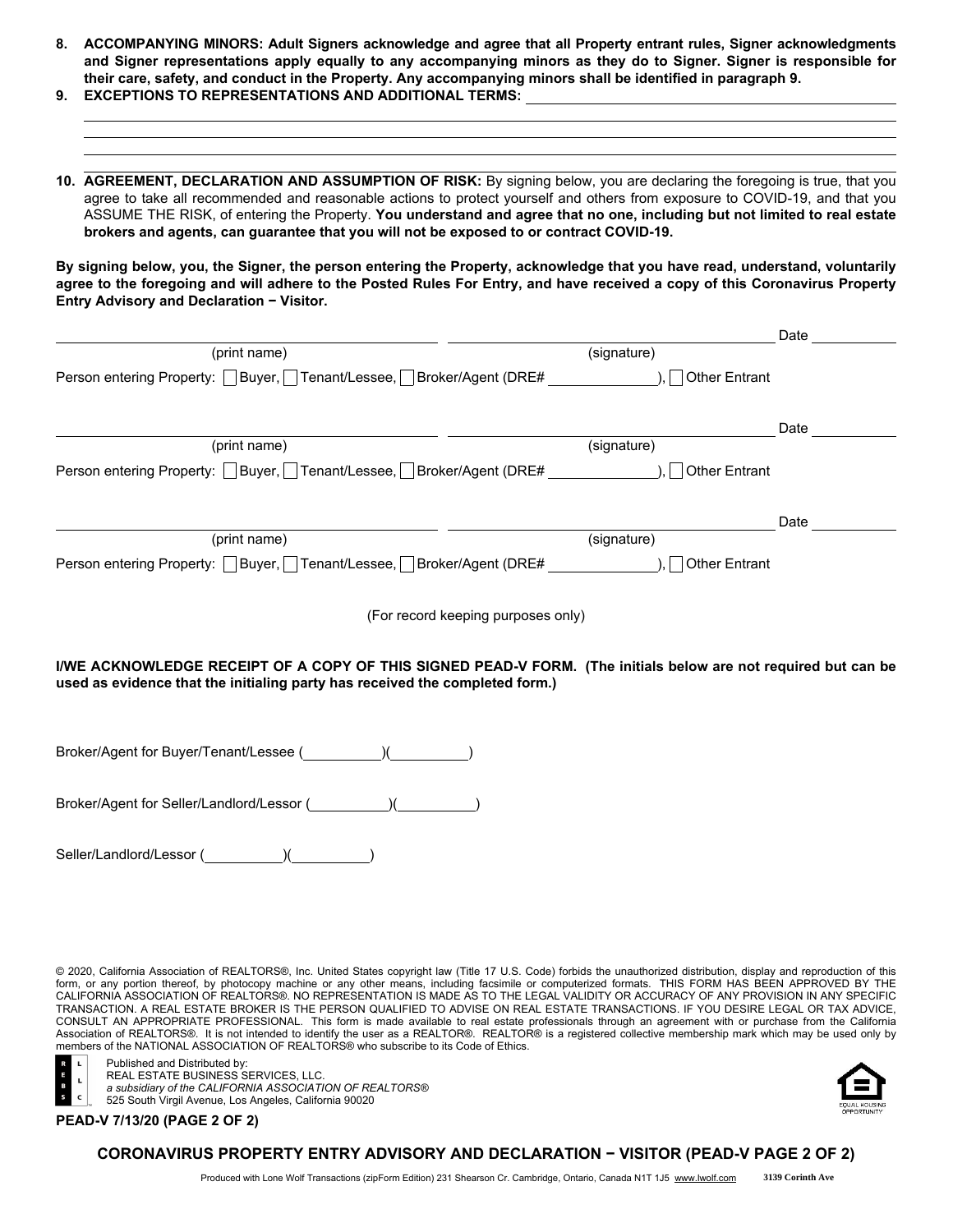

All showings must comply with the applicable County COVID-19 Shelter-in-Place Order and the State COVID-19 guidelines published by California Departments of Public Health and Industrial Relations (Cal/OSHA) "COVID-19 INDUSTRY GUIDANCE: Real Estate Transactions" as updated on May 12, 2020.



More restrictive rules regarding showings by a County or City must still be followed.

# Prevention Plan

Brokerages must:

- Establish a written COVID-19 "Prevention Plan" to be followed by agents who show properties.
- Regularly evaluate compliance with the plan and document and correct deficiencies identified.

Unless otherwise specified, this entire document known as the "Mandatory Government Showing Requirements, including Best Practices Guidelines and Prevention Plan" is hereby adopted as Broker's "Prevention Plan."

## Showing Rules for Listing and Buyer's Agents

- 1. Utilize virtual tours instead of in-person property showings whenever possible.
- 2. Do not hold "traditional" open houses or showings which are open to the general public on a walk-in basis. For all in-person visits, (i) agents must use an appointment or digital sign-in process to control the number of people in the house or property and (ii) the cleaning, social distancing and other government guidelines and best practices in the sections below shall be followed.
- 3. If you are going to hold a non-traditional "Open House" in compliance with government guidelines and these best practices, then any Open House signs and advertisements shall include a rider or express condition indicating that appointments or digital sign-in are required before entry.
- 4. Only one listing agent and one "buying party" are to be in a dwelling at the same time during a showing. A "buying party" may be more than one individual buyer and may include one agent for that party.
- 5. Show houses with occupants not present when possible. Sellers and tenants, in accordance with their legal rights, are to be advised that they should not be present within a dwelling at the same time as other individuals.
- 6. Agents conducting the showing should meet clients at the property and not drive the client to the property.
- 7. The listing agent must post the Posted Rules for Entry (C.A.R. Document PRE) at the entrance of the property. These Posted Rules for Entry or a link to them should be part of any online public and MLS listings.
- 8. Even though the client may have already been informed, real estate licensees should remind clients to maintain physical distancing during showings and to refrain from touching handles, switches, pulls, etc.
- 9. Real estate licensees or sellers/renters must open doorways or other areas of ingress and egress prior to in-person property showings to minimize clients touching surfaces. During a showing, introduce fresh outside air, for example by opening doors/windows, weather permitting, and operating ventilation systems.
- 10. All information must be delivered electronically. Discontinue providing handouts or other types of promotional or informational materials.

© 2020, California Association of REALTORS®, Inc.

BPPP 7/13/20 (PAGE 1 OF 2)

BEST PRACTICES GUIDELINES AND PREVENTION PLAN (BPPP PAGE 1 OF 2)